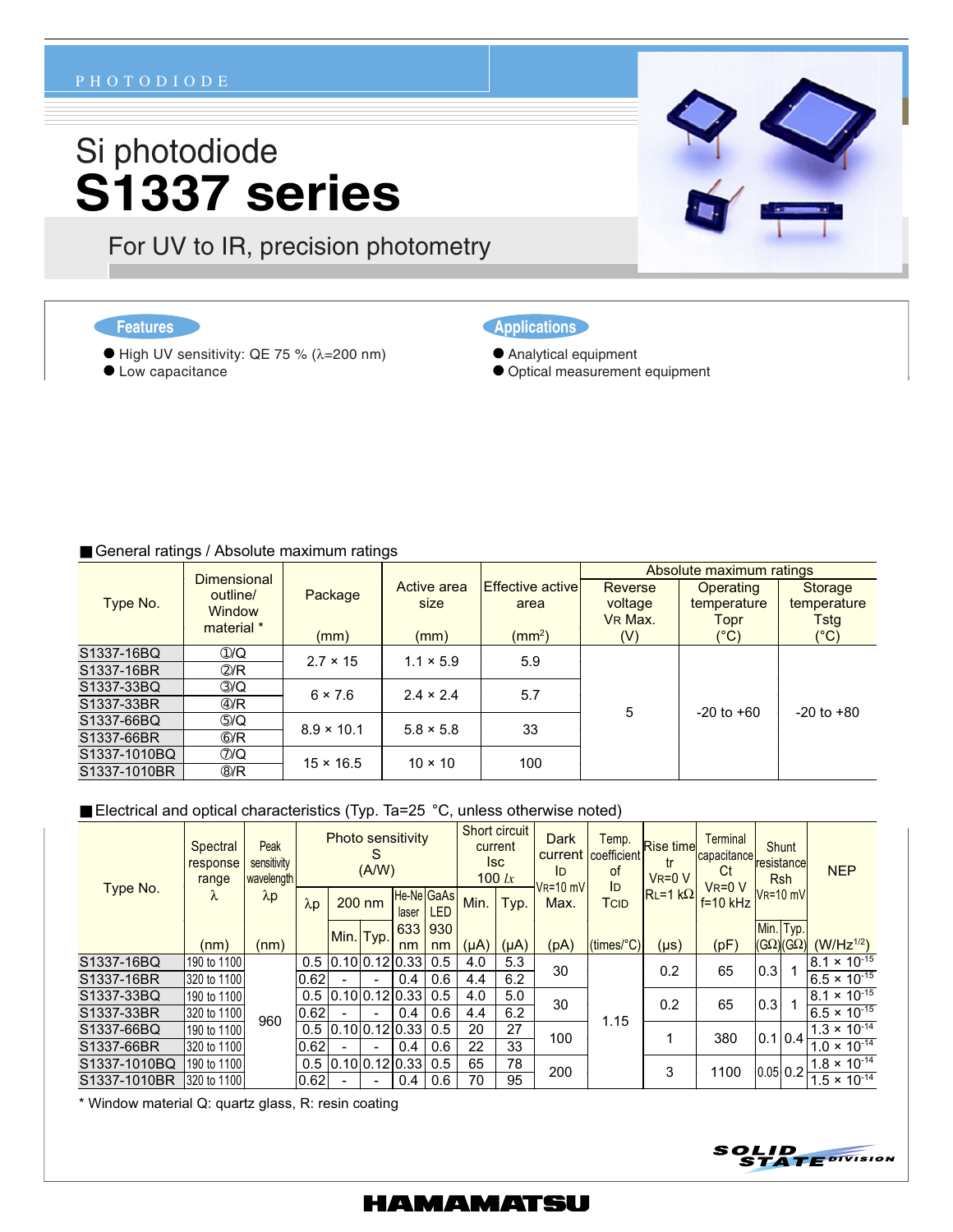# **Si photodiode S1337 series**

### ■ Spectral response



#### ■ Rise time vs. load resistance



■ Shunt resistance vs. ambient temperature



■ Photo sensitivity temperature characteristic



### ■ Dark current vs. reverse voltage



#### ■ Photo sensitivity linearity (S1337-1010BQ / BR)



KSPDB0105EA KSPDB0026EB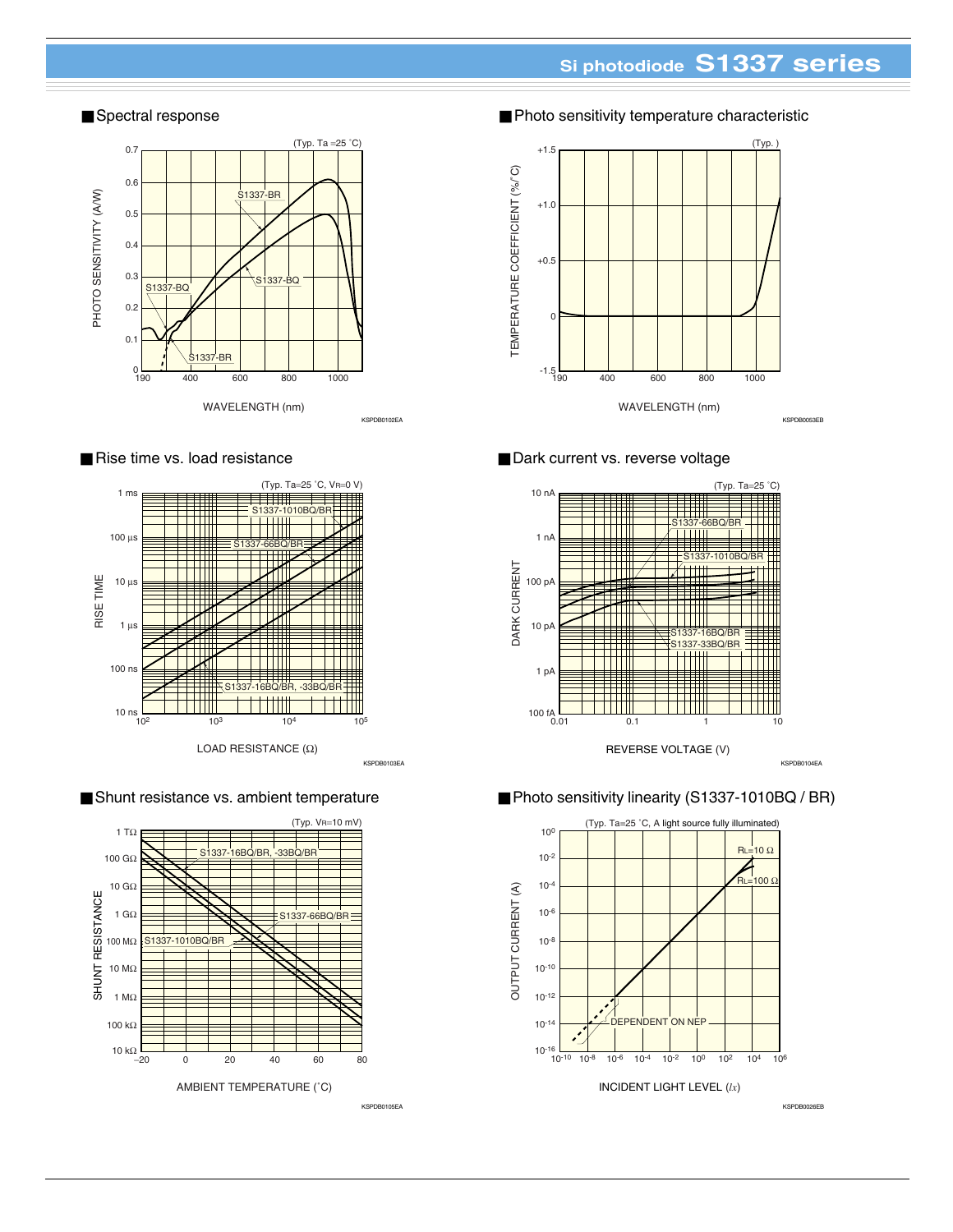# **Si photodiode S1337 series**





KSPDA0107EA KSPDA0108EA